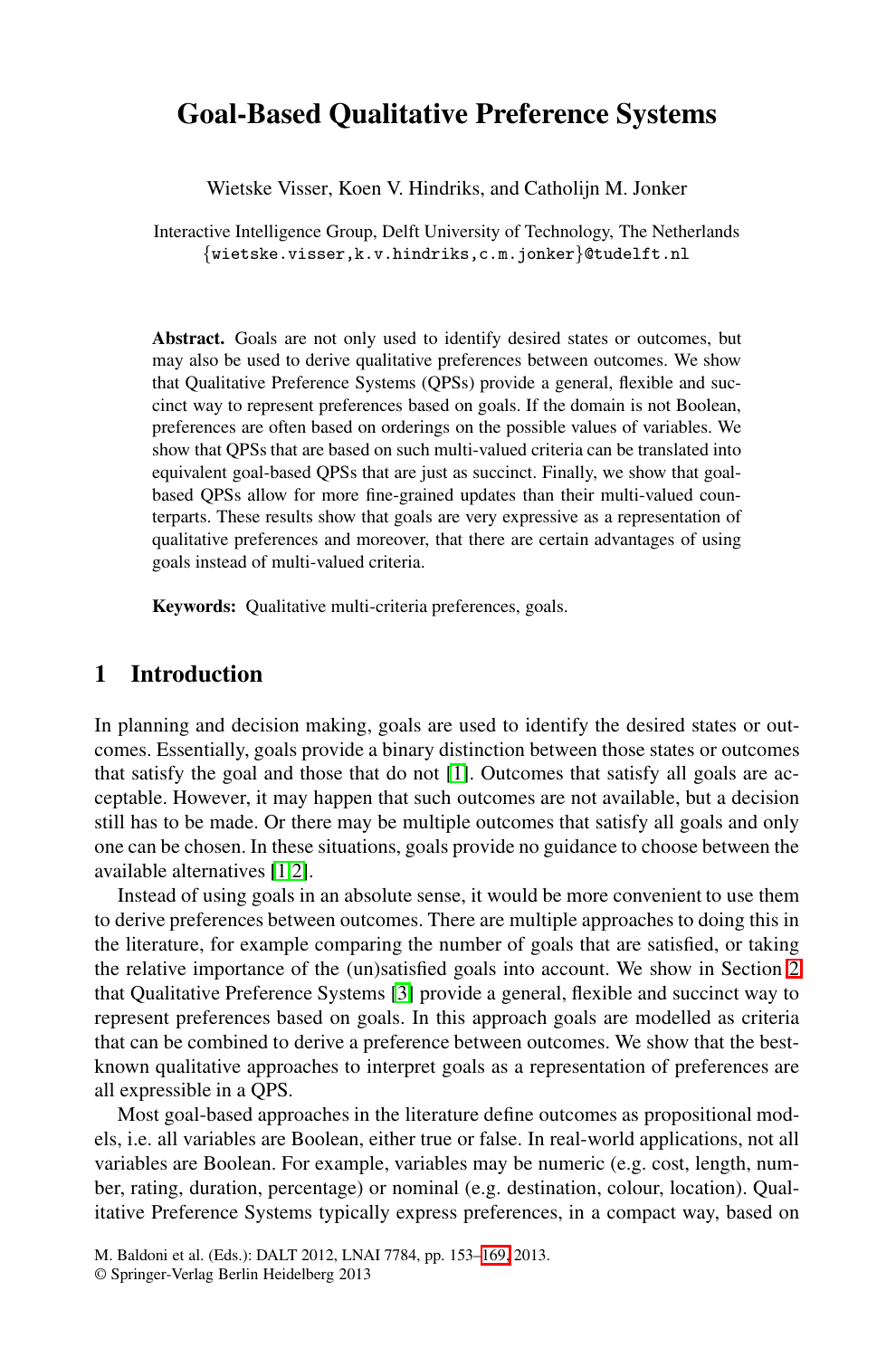<span id="page-1-0"></span>preference orderings on the possible values of variables. In Section 3 we show that such QPSs can be translated into equivalent goal-based QPSs, i.e. QPSs that express preferences based solely on goals. Such a translation requires at most polynomially more space, and hence is just as succinct as the original QPS. This result shows that goals are very expressive as a representation of qualitative preferences among outcomes. In [3], we discussed in detail the relation between Qualitative Preference Systems and two well-known frameworks that are representative for a large number of purely qualitative approaches to modelling preferences, namely Logical Preference Description language [4] and CP-nets [5]. We showed that for both of these approaches, a corresponding QPS can be defined straightforwardly. Since a QPS can be translated to a goal-based QPS, this result also holds for the goal-based QPSs that are the topic of the current paper.

In Section 4 we show that goal-based criterion trees also have some added value compared to trees with multi-valued criteria. We introduce basic updates on a QPS and show that goal-based QPSs allow for more fine-grained updates than their multi-valued counterparts. This is due to the different structure of goal-based criteria. We suggest a top-down approach to preference elicitation that starts with coarse updates and only adapts the criterion structure if more fine-grained updates are needed. Finally, Section 5 concludes the paper.

# **2 Modelling Goals as Criteria in a QPS**

Several approaches to derive preferences over outcomes from goals can be found in the literature. Goals are commonly defined as some desired property that is either satisfied or not. As such, it is naturally represented as a propositional formula that can be true or false. Hence outcomes are often defined as propositional models, i.e. valuations over a set of Boolean variables *p,q,[r](#page-16-2),...*. Someti[mes](#page-1-1) all theoretically possible models are considered, sometimes the set of outcomes is restricted by a set of constraints. In the latter case, it is possible to specify which outcomes are actually available, or to use auxiliary variables whose values are derived from the values of other variables.

<span id="page-1-1"></span>In [3] we introduced a framework for representing qualitative multi-criteria preferences called Qualitative Preference Systems (QPS). With this framework we aim to provide a generic way to represent qualitative preferences that are based on multiple criteria. A criterion can be seen as a preference from one particular perspective. We first summarize the general definition of a QPS from [3] in Section 2.1. We then propose in Section 2.2 that a goal can be straightforwardly modelled as a criterion in a QPS, thus providing the means to derive preferences over outcomes from multiple goals. In Section 2.3 we show that QPSs based on goal criteria can express different interpretations of what it means to have a goal *p*, such as absolute, ceteris paribus, leximin and discrimin preferences, and provide the possibility to state goals in terms of more fundamental interests.

## **2.1 Qualitative Preference Systems**

The main aim of a QPS is to determine preferences between *outcomes* (or *alternatives*). An outcome is represented as an assignment of values to a set of relevant variables.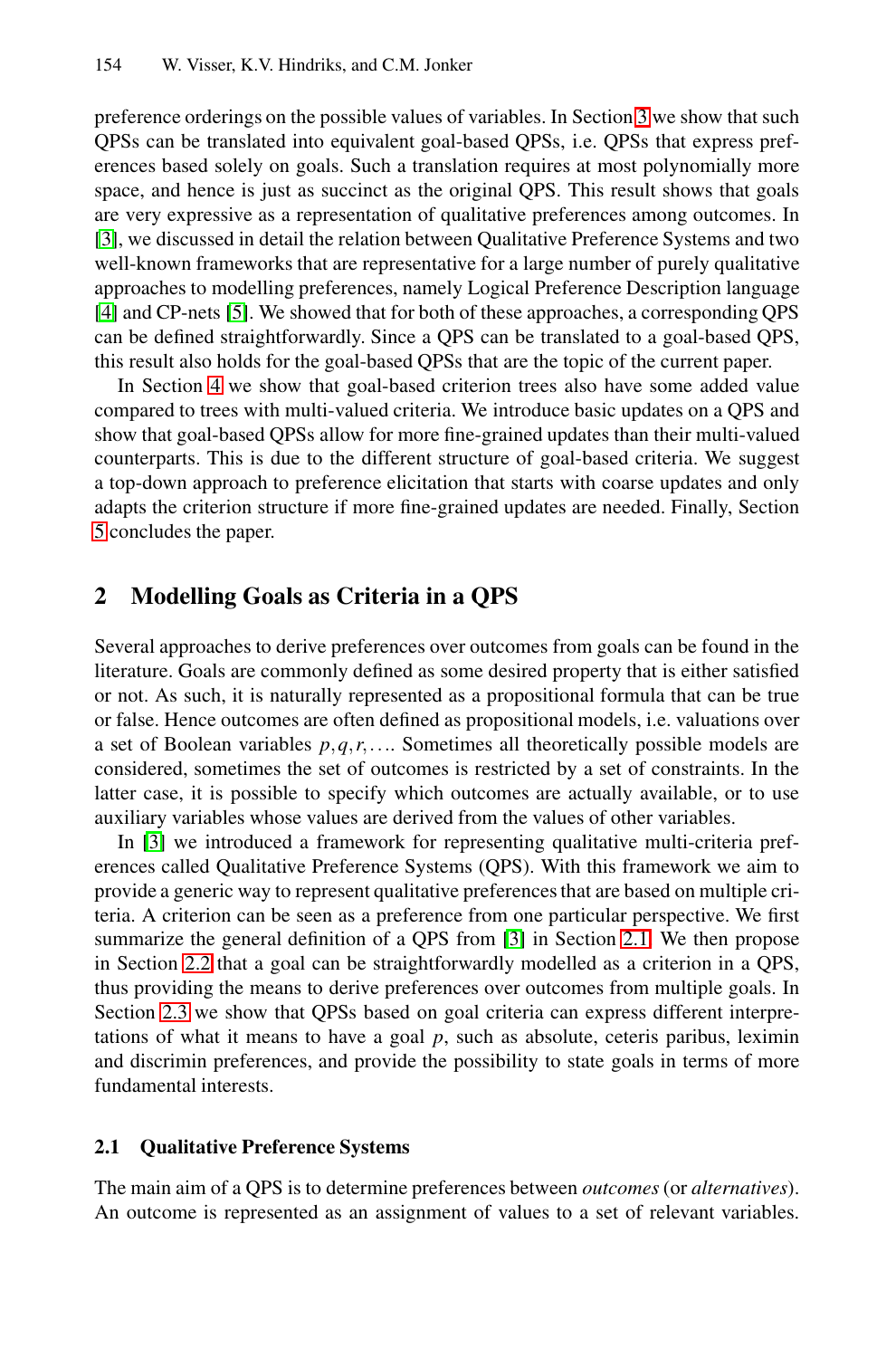Every variable has its own domain of possible values. Constraints on the assignments of values to variables are expressed in a knowledge base. Outcomes are defined as variable assignments that respect the constraints in the knowledge base.

The preferences between outcomes are based on multiple *criteria*. Every criterion can be seen as a *reason* for preference, or as a preference from one particular *perspective*. A distinction is made b[etw](#page-16-2)een simple and compound criteria. Simple criteria are based on a single variable. Multiple (simple) criteria can be combined in a compound criterion to determine an overall preference. There are two kinds of compound criteria: cardinality criteria and lexicographic criteria. The subcriteria of a cardinality criterion all have equal importance, and preference is determined by counting the number of subcriteria that support it. In a lexicographic criterion, the subcriteria are ordered by priority and preference is determined by the most important subcriteria.

**Definition 1. (Qualitative preference system [3])** *A* **qualitative preference system** (QPS) *is a tuple*  $\langle Var, Dom, K, C \rangle$ *. Var is a finite set of variables. Every variable*  $X \in Var$ *has a domain Dom*(*X*) *of possible values. K (a* knowledge base*) is a set of constraints on the assignments of values to the variables in Var. A* constraint *is an equation of the form X* = *Expr where X* ∈ *Var is a variable and Expr is an algebraic expression that maps to Dom*(*X*)*. An* outcome  $\alpha$  *is an assignment of a value x*  $\epsilon$  *Dom*(*X*) *to every variable X* ∈ *[Var](#page-16-2), such that no constraints in K are violated.* <sup>Ω</sup> *denotes the set of all outcomes:*  $\Omega \subseteq \prod_{X \in Var} Dom(X)$ *.*  $\alpha_X$  *denotes the value of variable X in outcome*  $\alpha$ *.*  $\mathcal C$  *is a finite, rooted tree of criteria, where leaf nodes are simple criteria and other nodes are compound criteria. Child nodes of a compound criterion are called its subcriteria. The root of the tree is called the top criterion. Weak preference between outcomes by a criterion c is denoted b[y t](#page-16-2)he relation*  $\geq_c$ .  $\geq_c$  *denotes the strict subrelation,*  $\approx_c$  *the indifference subrelation.*

**Definition 2.** (Simple criterion [3]) *A* simple criterion *c is a tuple*  $\langle X_c, \geq_c \rangle$ *, where*  $X_c \in$ Var is a variable, and  $\geq_c$ , a preference relation on the possible values of  $X_c$ , is a preorder *on Dom*( $X_c$ ).  $\geq_c$  *is the strict subrelation,*  $\neq_c$  *is the indifference subrelation. We call c a* Boolean sim[ple](#page-16-2) criterion *if*  $X_c$  *is Boolean and*  $\tau \geq_c \bot$ . A simple criterion  $c = \langle X_c, \geq_c \rangle$ weakly prefers *an outcome α over an outcome β, denoted*  $\alpha \geq_c \beta$ *, iff*  $\alpha_{X_c} \geq_c \beta_{X_c}$ *.* 

**Definition 3. (Cardin[al](#page-16-2)ity criterion [3])** *A* cardinality criterion *c is a tuple*  $\langle C_c \rangle$  *where Cc is a nonempty set of Boolean simple criteria (the* subcriteria *of c). A cardinality criterion c* =  $\langle C_c \rangle$  weakly prefers *an outcome*  $\alpha$  *over an outcome*  $\beta$ *, denoted*  $\alpha \geq_c \beta$ *, iff*  $|\{s \in C_c \mid \alpha >_s \beta\}| \geq |\{s \in C_c \mid \alpha \neq_s \beta\}|$ *.* 

Note that a cardinality criterion can only have Boolean simple subcriteria. This is to gua[ran](#page-16-4)tee transitivity of the preference relation induced by a cardinality criterion [3].

**Definition 4. (Lexicographic criterion [3])** *A* lexicographic criterion *c is a tuple*  $\langle C_c, \triangleright_c \rangle$ , where  $C_c$  *is a nonempty set of criteria (the subcriteria of c) and*  $\triangleright_c$ , *a* priority relation *among subcriteria, is a strict partial order (a transitive and asymmetric relation) on C<sub>c</sub>. A lexicographic criterion*  $c = (C_c, \triangleright_c)$  *weakly prefers <i>an outcome*  $\alpha$  *over*  $an \omega$ *dicome*  $\beta$ *, denoted*  $\alpha \geq_c \beta$ *, iff*  $\forall s \in C_c(\alpha \geq_s \beta \vee \exists s' \in C_c(\alpha >_{s'} \beta \wedge s' \rhd_c s))$ .

This definition of preference by a lexicographic criterion is equivalent to the priority operator as defined by [6]. It generalizes the familiar rule used for alphabetic ordering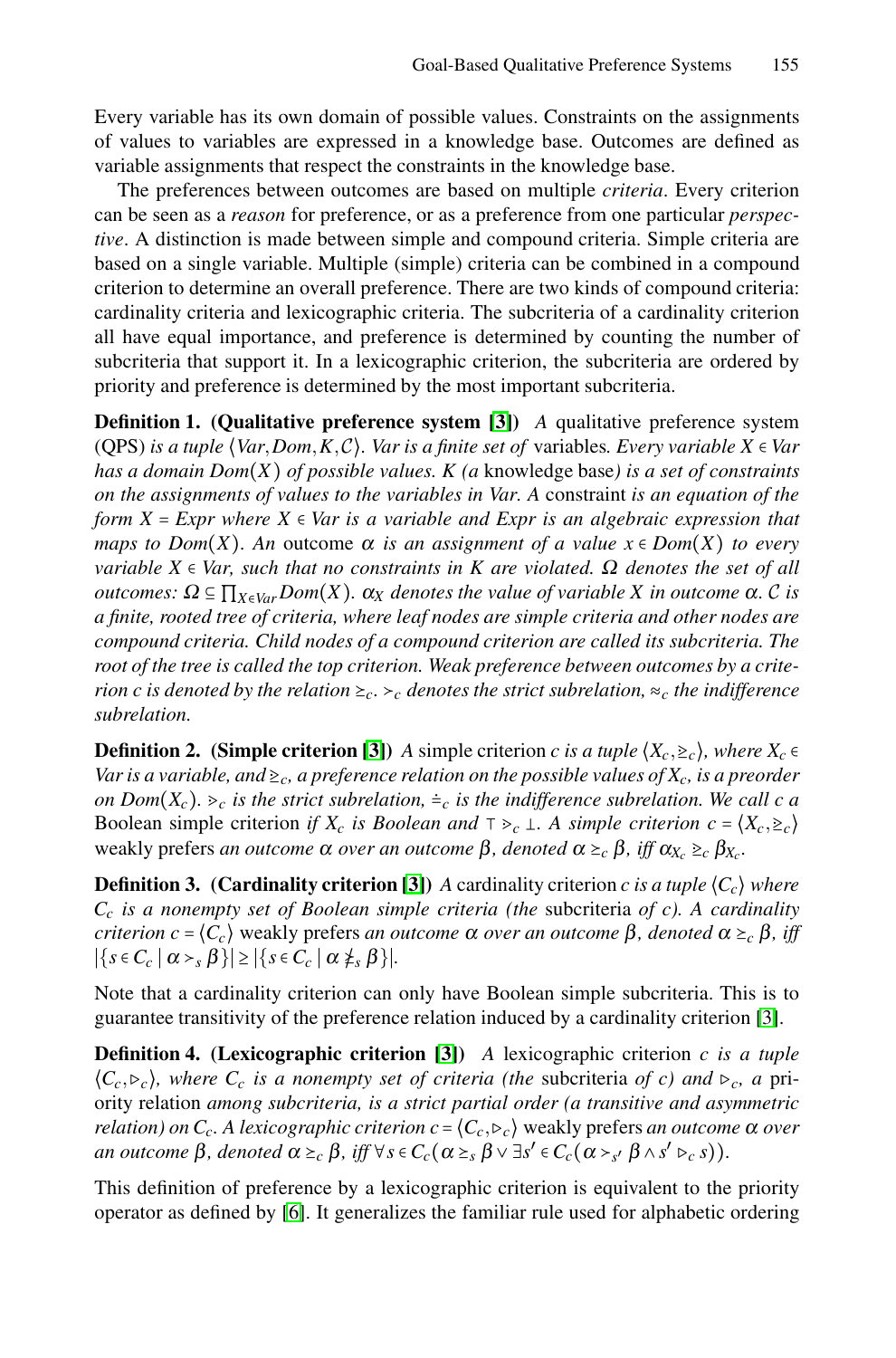<span id="page-3-0"></span>

**Fig. 1.** Qualitative Preference System

of words, such that the priority can be any partial order and the combined preference relations can be any preorder.

*Example 1.* To illustrate, we [co](#page-3-0)nsider a QPS to compare holidays. Holidays (outcomes) are defined by two variables: *C* (cost) and *D* (destination). *Dom*(*C*) = {300*,*400*,500*} and  $Dom(D) = {R, B, P}$  (Rome, Barcelona and Paris). For the moment, we do not use any constraints. We use the notation '300*B*', '500*R*' etc. to refer to outcomes. Preferences are determined by a lexicographic criterion *l* with two simple subcriteria:  $\langle C, \geq_C \rangle$ such that 300  $\gtrsim$  400  $\gtrsim$  500 and  $\langle D, \geq_D \rangle$  such that  $R \doteq_D B \gtrsim_D P$ . We slightly abuse notation and refer to these criteria by their variable, i.e. *C* and *D*. *C* has higher priority than *D*:  $C \triangleright_l D$ . The criterion tree is shown in Figure 1a, the induced preference relation in Figure 1b. The black dots represent the outcomes, and the arrows represent preferences (arrows point towards more preferred outcomes). Superfluous arrows (that follow from reflexivity and transitivity of the preference relation) are left out for readability.

Priority between subcriteria of a lexicographic criterion  $(\triangleright)$  is a strict partial order (a transitive and asymmetric relation). This means that no two subcriteria can have the same priority. If two criteria have the same priority, they have to be combined in a cardinality criterion, which can then be a subcriterion of the lexicographic criterion. To simplify the representation of such a lexicographic criterion with cardinality subcriteria, we define the following alternative specification.

**Definition 5.** (Alternative specification of a lexicographic criterion) *A tuple*  $\langle C'_c, {\succeq}'_c \rangle$ *where C*′ *<sup>c</sup> is a set of criteria and* <sup>⊵</sup>′ *<sup>c</sup> is a preorder, specifies a lexicographic criterion*  $c = \langle C_c, \triangleright_c \rangle$  *as follows.* 

- **–** *Partition C*′ *<sup>c</sup> into priority classes based on* <sup>⊵</sup>′ *c.*
- **–** *For every priority class P, define a criterion cP. If P contains only a single criterion s, then c<sub>P</sub> = <i>s. Otherwise c<sub>P</sub> is a cardinality criterion such that for all*  $s \in P$ *:*  $s \in C_{c_p}$ *.*
- **–** *Define c* = ⟨*Cc,*⊳*c*⟩ *such that Cc* = {*cP* ∣ *P is a priority class*} *and cP* ⊳*<sup>c</sup> cP*′ *iff for all*  $s \in P, s' \in P' : s \rhd'_{s} s'$ .

For example, the specification  $l = \{ \{g_1, g_2, g_3\}, \ge \}$  such that  $g_1 \ge g_2 \triangleq g_3$  is short for  $l = \{ \{g_1, c\}, \triangleright \}$  such that  $g_1 \triangleright c$  and  $c = \{ \{g_2, g_3\} \}.$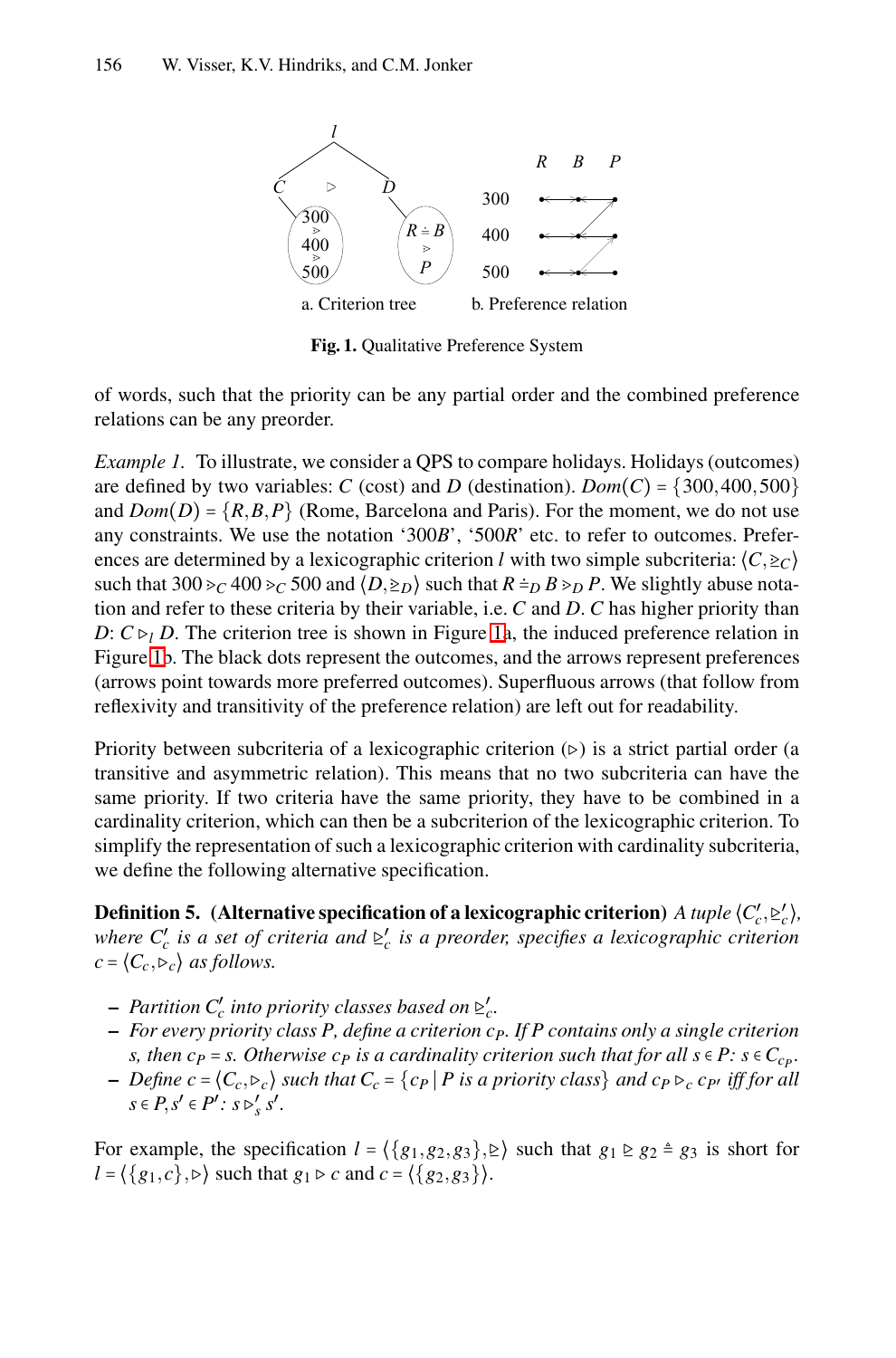## **2.2 Goals in a QPS**

In general, the variables of a QPS can have any arbitrary domain and simple criteria can be defined over such variables. Example 1 contains two such multi-valued simple [c](#page-16-2)riteria. In the goal-based case however, we define outcomes as propositonal models, and hence all variables are Booleans. Goals are defined as Boolean simple criteria, i.e. simple criteria that prefer the truth of a variable over falsehood.

**Definition 6. (Goal)** *A QPS* goal *is a Boolean simple criterion* ⟨*X,*{(⊺*,*)}⟩ *for some*  $X \in \text{Var}$ . For convenience, we denote such a goal by its variable X.

This is straightforward when goals are atomic, e.g. *p*. If goals are complex propositional formulas, e.g.  $(p \lor q) \land \neg r$ , an auxiliary variable *s* can be defined by the constraint *s* =  $(p \lor q) \land \neg r$  (see [3] for details on auxiliary variables). As this is a purely technical issue, we will sometimes use the formula instead of the auxiliary variable in order not to complicate the notation unnecessarily.

Multiple goals can be combined in order to derive an overall preference. If multiple goals are equally important and it is the number of satisfied goals that determines preference, a cardinality criterion can be used. Actually, every cardinality criterion is already goal-based, since the subcriteria are restricted to Boolean simple criteria which are the same as goals. If there is priority between goals (or if goals have incomparable priority), they can be combined in a goal-based lexicographic cri[ter](#page-3-0)ion. Such a criterion can also be used to specify priority between sets of equally important goals (goal-based cardinality criteria).

**Definition 7. (Goal-based lexicographic criterion)** *A* goal-based lexicographic criterion *is a lexicographic criterion all of whose subcriteria are either goals, goal-based cardinality criteria, or goal-based lexicographic criteria.*

Note that in the goal-based case, multi-valued simple criteria do not occur anywhere in the criterion tree; that is, all simple criteria are goals. The criterion tree in Figure 1a is not goal-based. However, we will see later that it can be translated to an equivalent goal-based criterion tree.

*Example 2.* Anne is planning to go on holiday with a friend. Her overall preference is based on three goals: that someone (she or her friend) speaks the language (*sl*), that it is sunny  $(su)$  and that she has not been there before  $(\neg bb)$ . The set of variables is  $Var = \{sl, x, y, bb\}$ . Since every variable is propositional, the domain for each variable is {⊺*,*} and there are eight possible outcomes. For the moment we do not constrain the outcome space and do not use auxiliary variables  $(K = \emptyset)$ . Two goals (*sl* and *su*) are based on atomic propositions, the third  $(\neg bb)$  on a propositional formula that contains a negation. The overall preference between outcomes depends on the way that the goals are combined by compound criteria. In the next section we discuss several alternatives.

## **2.3 Expressivity of QPS as a Model of Goal-Based Preferences**

What does it mean, in terms of preferences between outcomes, to have a goal *p*? Different interpretations can be found in the literature. We give a short overview of the best-known ones and show that QPSs can express the same preferences by means of some small examples.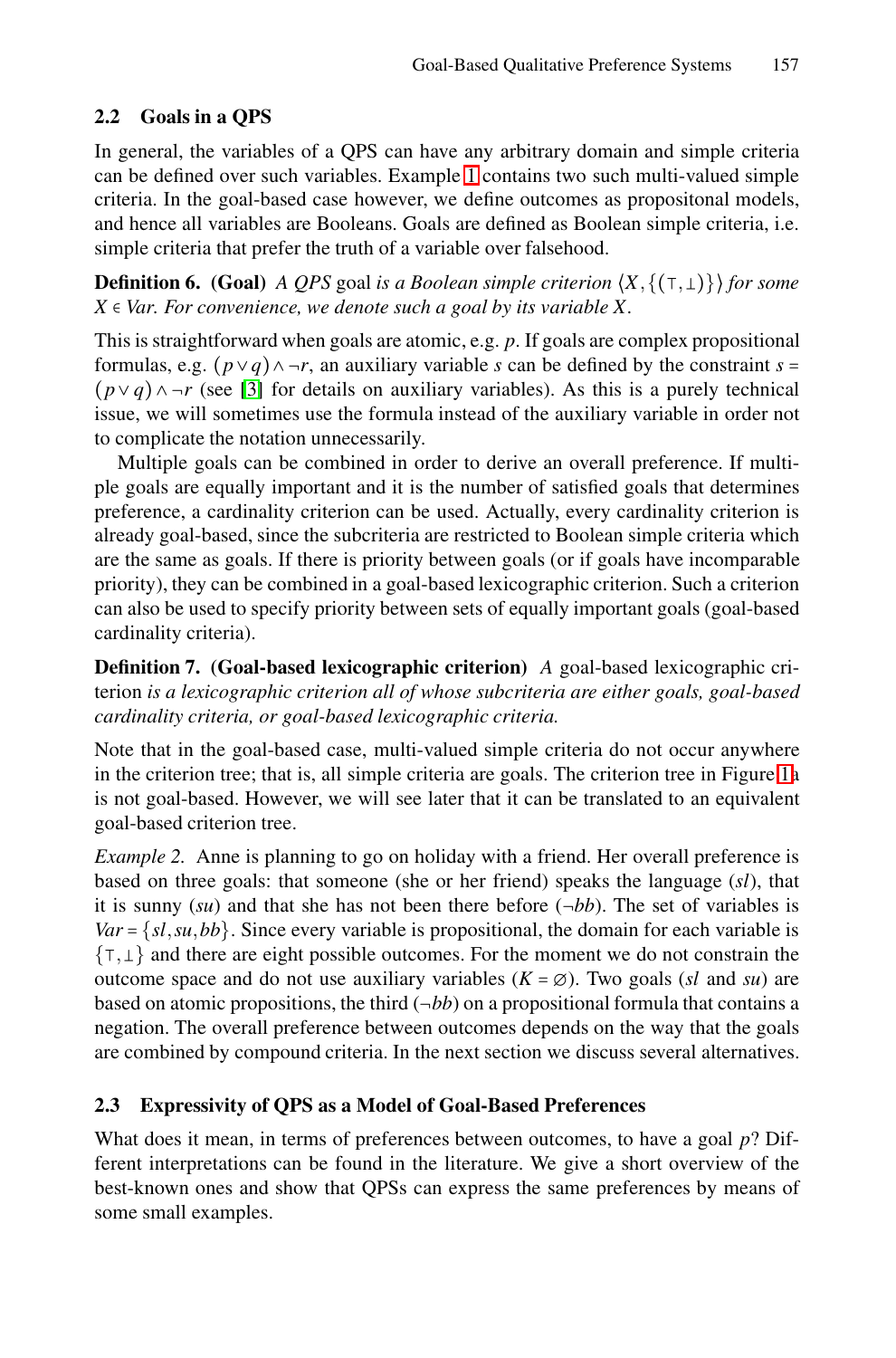<span id="page-5-0"></span>

**Fig. 2.** Ceteris paribus preference

*Ceteris Paribus Preference.* One interpretation of having a goal *p* is that *p* is preferred to  $\neg p$  ceteris paribus (all other things being equal) [7,1,5]. The main question in this case is what the 'other things' are. Sometimes [5,7], they are the other variables (atomic propositions) that define the outcomes. Wellman [an](#page-5-0)d Doyle [1] define ceteris paribus prefere[nc](#page-5-0)es relative to framings (a factorisation of the outcome space into a cartesian product of attributes). The preference relation over all outcomes is taken to be the transitive closure of the preferences induced by each ceteris paribus preference. So if we have *p* and *q* as ceteris paribus goals, then  $p \land q$  is prefer[red](#page-16-5) to  $\neg p \land \neg q$  since  $p \land q$  is preferred to  $\neg p \land q$  (by goal *p*) and  $\neg p \land q$  is preferred to  $\neg p \land \neg q$  (by goal *q*).

*Example 3.* Consider a lexicographic criterion *l* that has the three goals as subcriteria, and there is no priority between them, i.e.  $l = \langle \{sl, u, \neg bb \}, \varnothing \rangle$  (Figure 2a). The resulting preference relation (Figure 2b) is a ceteris paribus preference.

This is a general property of qualitative preference systems: a lexicographic criterion with only goals as subcriteria and an empty priority relation induces a ceteris paribus prefere[nce](#page-16-6), where the other things are defined by the other goals (see also [8]). The main advantage of the ceteris paribus approach is that it deals with multiple goals in a natural, intuitive way. However, the resulting preference relation over outcomes is always partial since there is no way to compare  $p \land \neg q$  and  $\neg p \land q$ . This is why [1] claim that goals are inadequate as the sole basis for rational action. One way to solve this is to introduce relative importance between goals, which is done in the prioritized goals approach.

*Prioritized Goals.* In e.g. [4], preferences are derived from a set of goals with an associated priority ordering (a total preorder). That is, there are multiple goals, each with an associated rank. [Th](#page-16-2)ere may be multiple goals with the same rank. Various strategies are possible to derive preferences from such prioritized goals. For example, the  $\subseteq$  or discrimin strategy prefers one outcome over another if there is a rank where the first satisfies a strict superset of the goals that the second satisfies, and for every more important rank, they satisfy the same goals. The # or leximin strategy prefers one outcome over another if there is a rank where the first satisfies more goals than the second, and for every more important rank, they satisfy the same number of goals.

The prioritized goals strategies discrimin and leximin can also be expressed in a QPS. An exact translation is given in [3]. Here we just illustrate the principle. In the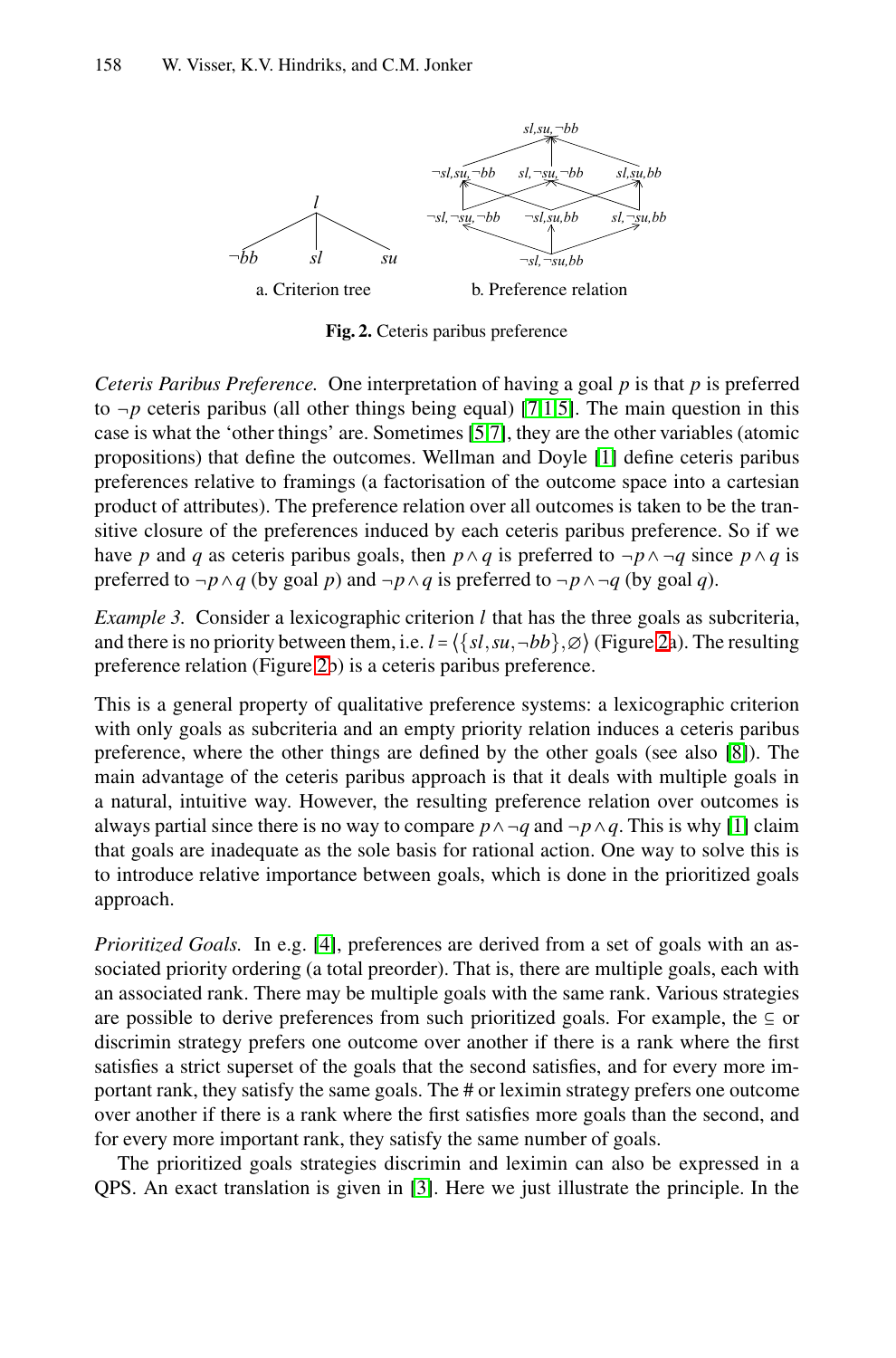<span id="page-6-0"></span>

**Fig. 3.** (a, b) Discrimin preference (c, d) Leximin preference

prioritized goals approach, priority between goals is a total preorder, which can be expressed by assigning a rank to every goal. A QPS can model a discrimin or leximin preference with a lexicographic criterion that has one sub[cri](#page-6-0)terion for every rank. These subcriteria are compound criteria that contain the goals of the corresponding rank, and they are ordered by the same priority as t[he](#page-6-0) original ranking. For the discrimin strategy, the subcriteria are [lex](#page-6-0)icographic criteria with no priority ordering between the goals. The leximin strategy uses the number of satisfied goals on each rank to determine overall preference. Therefore, each rank is represented by a cardinality criterion.

*Example 4.* Suppose that  $\neg bb$  has the highest rank, followed by *sl* and *su* that have the same rank. The discrimin criterion tree for the example is shown in Figure 3a, where *l* is the top criterion and  $l_1$  and  $l_2$  the lexicographic criteria corresponding to the two ranks. The resulting preference relation is shown in Figure 3b. The leximin criterion tree for the examp[l](#page-16-7)e [is](#page-16-1) shown in Figure 3c, where *l* is the top criterion and  $c_1$  and  $c_2$  the cardinality criteria corresponding to the two ranks. The resulting preference relation is shown in Figure 3d. The d[iff](#page-16-0)[er](#page-16-8)ence is that the outcomes [th](#page-16-5)at are incomparable according to the discrimin strategy are equally preferred according to the leximin strategy.

*Preferential Dependence.* The above approaches all assume that goals are preferentially independent, that is, goalhood of a proposition does not depend on the truth value of other propositions. There are several optionsif goals are not preferentially independent. One is to specify conditional goals or preferences, as is done in e.g. [5,2]. Another is to achieve preferential independence by restructuring the outcome space or expressing the goal in terms of more fundamental attributes [1,9] or underlying interests [8].

*Example 5.* Actually, the variables *sl* and *bb* that we chose for the example already relate to some of Anne's underlying interests. It may have been more obvious to characterize the outcome holidays by the destination (where Anne may or may not have been before) and the accompanying friend (who may or may not speak the language of the destination country). In that case we would have had to specify that Anne would prefer Juan if the destination was Barcelona, but Mario if the destination was Rome. Instead of specifying several conditional preferences, we can just say that she prefers to go with someone who speaks the language. In this case, knowledge is used to create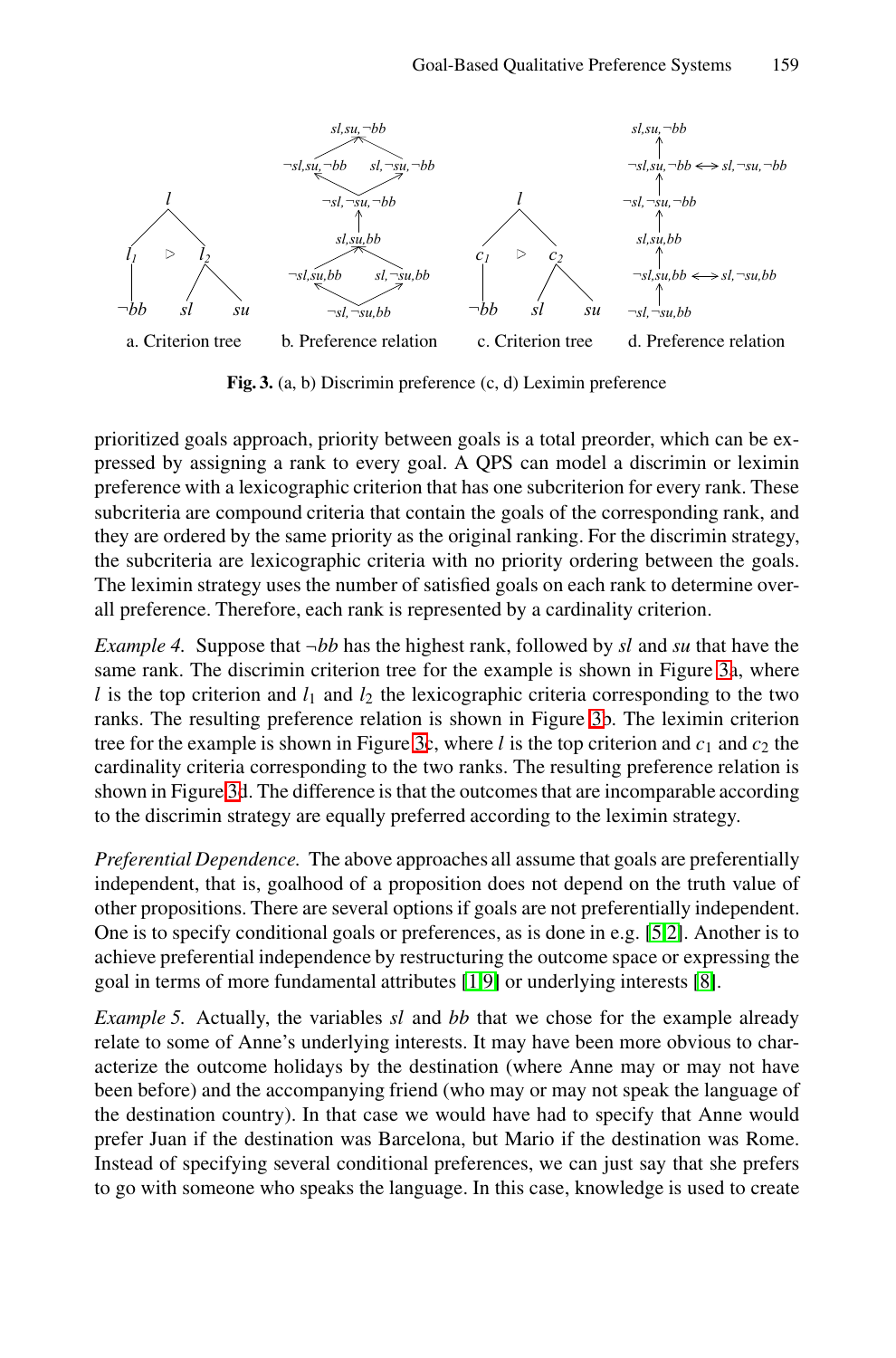an abstraction level that allows one to specify more fundamental goals that are only indirectly related to the most obvious variables with which to specify outcomes [8].

# **3 Modelling Multi-valued Criteria as Goals**

Preferences in a QPS are ultimately based on simple criteria, i.e. preferences over the values of a single variable. In general, the domain of such a variable may consist of many possible values. In the goal-based case, simple criteria are based on binary goals. In this section we show that the goal-based case is very expressive, by showing that every QPS can be translated into an equivalent goal-based QPS (provided that the domains of the variables used in the original QPS are finite). Moreover, we show that this translation is just as succinct as the original representation. In order to do this, we must first formalize the concept of equivalence between QPSs.

## **3.1 Equivalence**

An obvious interpretation of equivalence between criteria is the equivalence of the preference relations they induce. I.e. two criteria  $c_1$  and  $c_2$  are equivalent if for all outcomes  $\alpha, \beta$ , we have  $\alpha \geq_{c_1} \beta$  iff  $\alpha \geq_{c_2} \beta$ . However, this definition only works if the criteria are defined with respect to the same outcome space, i.e. the same set of variables *Var*, the same domains *Dom* and the same constraints *K*. Since we will make use of auxiliary variables, we cannot use this definition directly. Fortunately, this is a technical issue that can be solved in a straightforward way.

**Definition 8.** (Equivalence of outcomes) Let  $S_1 = \langle Var_1, Dom_1, K_1, C_1 \rangle$  and  $S_2 = \langle Var_2,$ *Dom*<sub>2</sub>*,K*<sub>2</sub>*,C*<sub>2</sub> $)$  *be two QPSs such that Var*<sub>1</sub> ⊆ *Var*<sub>2</sub>*,* ∀*X* ∈ *Var*<sub>1</sub>(*Dom*<sub>1</sub>(*X*) ⊆ *Dom*<sub>2</sub>(*X*))  $\alpha$ *and*  $K_1$  ⊆  $K_2$ *. Let*  $\Omega_1$  *and*  $\Omega_2$  *denote the outcome spaces of*  $S_1$  *and*  $S_2$ *, respectively. Two outcomes*  $\alpha \in \Omega_1$  *and*  $\beta \in \Omega_2$  *are* equivalent, *denoted*  $\alpha \equiv \beta$ , *iff*  $\forall X \in Var_1 : \alpha_X = \beta_X$ .

In the following, the only variables that are added are auxiliary variables. Such variables do not increase the outcome space because their value is uniquely determined by the values of (some of) the existing variables. We use special variable names of the form  $X = v'$  to denote a Boolean variable that is true if and only if the value of variable *X* is *v*. For example, the variable*C* = 300 is true in outcomes 300*R*, 300*B* and 300*P*, and false in the other outcomes. When only auxiliary variables are added, every outcome in  $\Omega_1$ has exactly one equivalent outcome in  $\Omega_2$ . We will represent such equivalent outcomes with the same identifier.

**Definition 9. (Equivalence of criteria)** *Let*  $S_1 = \langle Var_1, Dom_1, K_1, C_1 \rangle$  *and*  $S_2 = \langle Var_2,$ *Dom*<sub>2</sub>*,K*<sub>2</sub>,*C*<sub>2</sub> $\rangle$  *be two QPSs such that Var*<sub>1</sub> ⊆ *Var*<sub>2</sub>*,* ∀*X* ∈ *Var*<sub>1</sub>(*Dom*<sub>1</sub>(*X*) ⊆ *Dom*<sub>2</sub>(*X*))  $\alpha$ *and*  $K_1$  ⊆  $K_2$ *. Let*  $\Omega_1$  *and*  $\Omega_2$  *denote the outcome spaces of*  $S_1$  *and*  $S_2$ *, respectively. Two criteria c in*  $C_1$  *and c' in*  $C_2$  *are called* equivalent *iff*  $\forall \alpha, \beta \in \Omega_1$ ,  $\forall \alpha', \beta' \in \Omega_2$ , *if*  $\alpha \equiv \alpha'$  $\alpha$  and  $\beta \equiv \beta'$ , then  $\alpha \geq_c \beta$  iff  $\alpha' \geq_{c'} \beta'$ .

**Definition 10.** (Equivalence of QPSs) *Let*  $S_1 = \langle Var_1, Dom_1, K_1, C_1 \rangle$  *and*  $S_2 = \langle Var_2,$ *Dom*<sub>2</sub>,  $K_2$ ,  $C_2$ ) *be two QPSs.*  $S_1$  *and*  $S_2$  *are equivalent if the top criterion of*  $C_1$  *is equivalent to the top criterion of S*2*.*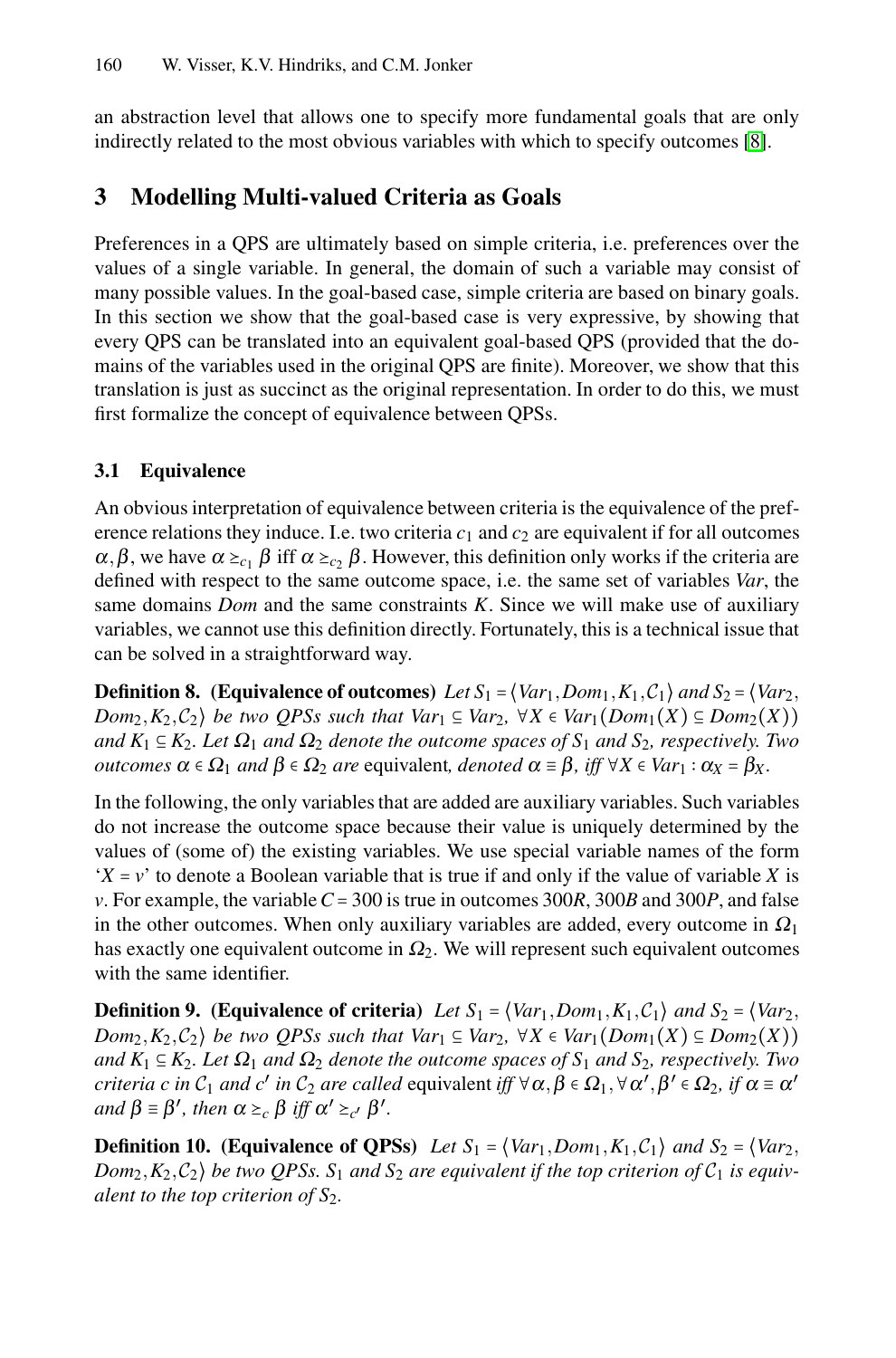<span id="page-8-1"></span><span id="page-8-0"></span>

**Fig. 4.** Goal-based translation and flattening

## **3.2 From Simple Criteria to Goals**

A simple criterion on a variable with a finite domain can be translated to an equivalent goal-based criterion in the following way.

**Definition 11.** (Goal-based translation) *Let*  $c = \langle X, \ge \rangle$  *be a simple criterion such that Dom*(*X*) *is [fini](#page-8-0)te. The translation of c to a goal-based criterion, denoted*  $g(c)$ *<i>, is defined as follows. If c is already a Boolean simple criterion, then*  $g(c) = c$ *. Otherwise:* 

- $\blacktriangle$  *– For every x* ∈ *Dom*(*X*), define a goal (Boolean simple criterion)  $c_x$  on variable X = x *with*  $\top \geq_{c_x}$  ⊥.
- **−** *Define a lexicographic criterion*  $g(c) = \langle C_{g(c)}, \Sigma_{g(c)} \rangle$  *such that*  $C_{g(c)} = \{c_x \mid x \in C\}$ *Dom*(*x*) } *and*  $c_x \, \succeq_{g(c)} c_x$  *iff*  $x \succeq_c x$ .

*Example 6.* To illustrate, Figure 4a displays the translation of the criterion tree in Figure 1a. The simple criteria C and D have been replaced by their translations  $g(C)$  and  $g(D)$ . These lexicographic criteria have a subgoal for every value of *C* resp. *D*. The priority between these goals corresponds to the value preferences of the original simple criteria.

**Theorem 1.** Let  $c = \langle X, \ge \rangle$  be a simple criterion such that  $Dom(X_c)$  is finite. The goal*based translation g*(*c*) *of c as defined in Definition 11 is equivalent to c.*

*Proof.* We distinguish five possible cases and show that in every case, *c*'s preference between  $\alpha$  and  $\beta$  is the same as  $g(c)$ 's preference between  $\alpha$  and  $\beta$ .

- 1. If  $\alpha_X = \beta_X$  then (a)  $\alpha \approx_c \beta$  and (b)  $\alpha \approx_{g(c)} \beta$ .
- 2. If  $\alpha_X \doteq_c \beta_X$  but  $\alpha_X \doteq \beta_X$  then (a)  $\alpha \approx_c \beta$  and (b)  $\alpha \approx_{\varrho(c)} \beta$ .
- 3. If  $\alpha_X > c \beta_X$  then (a)  $\alpha > c \beta$  and (b)  $\alpha >_{g(c)} \beta$ .
- 4. If  $\beta_X >_c \alpha_X$  then (a)  $\beta >_c \alpha$  and (b)  $\beta >_{g(c)} \alpha$ .
- 5. If  $\alpha_X \nleq_c \beta_X$  and  $\beta_X \nleq_c \alpha_X$  then (a)  $\alpha \nleq_c \beta$  and  $\beta \nleq_c \alpha$  and (b)  $\alpha \nleq_c \beta$  and  $\beta \nleq_{g(c)} \alpha$ .

**1-5(a).** This follows directly from the definition of simple criteria. **1(b).** If  $\alpha_X = \beta_X$  then  $\forall x \in Dom(X) : \alpha_{X=x} = \beta_{X=x}$ , so also  $\forall x \in Dom(X) : \alpha \approx_{c_x} \beta$ . Hence, by the definition of a lexicographic criterion:  $\alpha \approx_{g(c)} \beta$ . **2-5(b).** If  $\alpha_X \neq \beta_X$  then  $\forall x \in Dom(X) \setminus {\alpha_X, \beta_X}$ :  $\alpha_{X=x} = \beta_{X=x}$  and  $\alpha \approx_{\varrho(c)} \beta$ . Since a subcriterion *s* of a compound criterion such that  $\alpha \approx_{s} \beta$  does not influence that compound criterion's preference between  $\alpha$  and  $\beta$ , the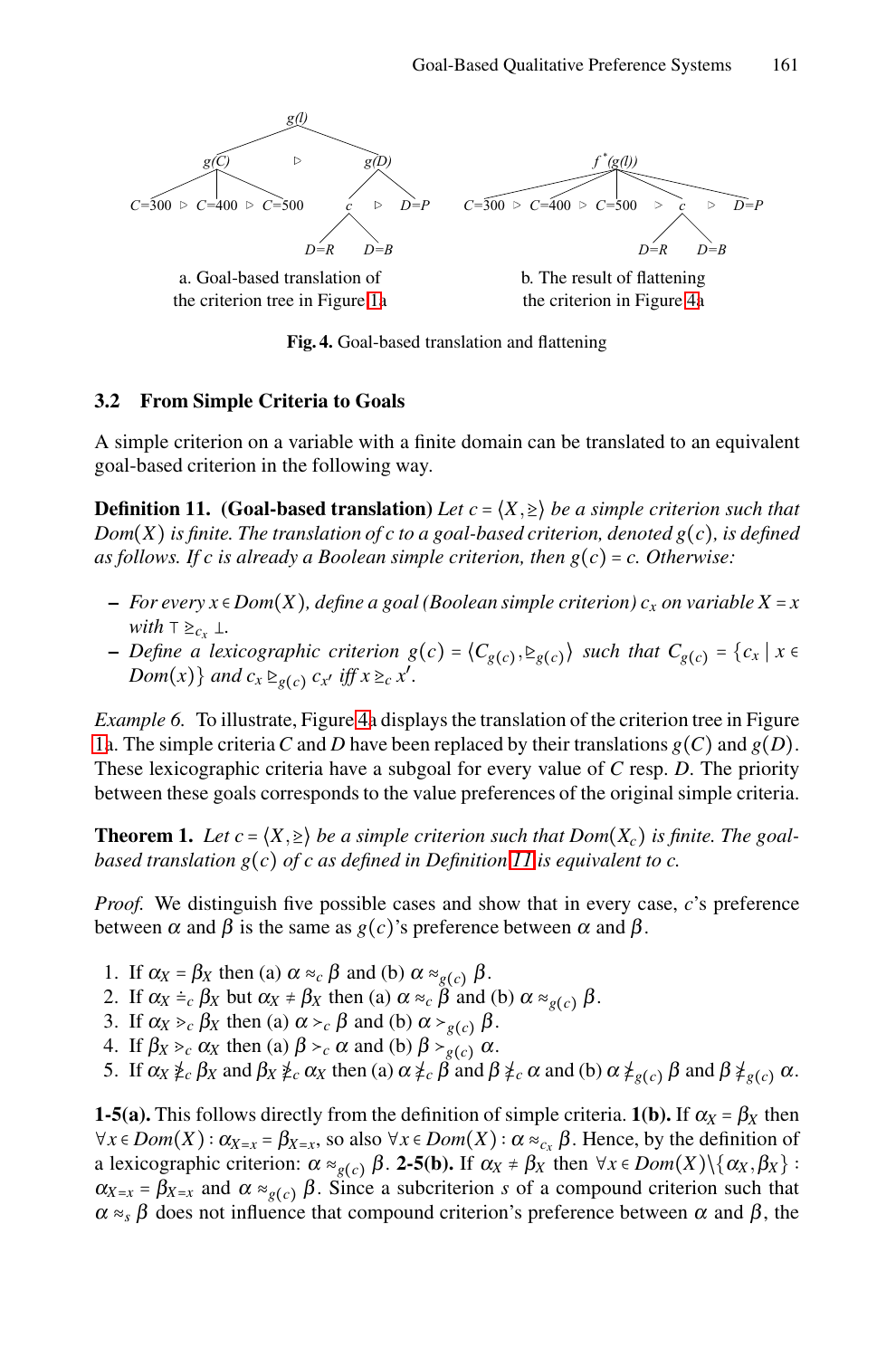only criteria that can influence *g*(*c*)'s preference between α and β are  $c_{α<sub>X</sub>}$  and  $c_{β<sub>Y</sub>}$ . Since  $\alpha > c_{\alpha_X} \beta$  and  $\beta > c_{\beta_X} \alpha$ , preference between  $\alpha$  and  $\beta$  by  $g(c)$  is determined by the priority between  $c_{\alpha_X}$  and  $c_{\beta_X}$ . 2(b). If  $\alpha_X \geq_c \beta_X$  then  $c_{\alpha_X} \triangleq_{g(c)} c_{\beta_X}$ , so they are together in a cardinality criterion and we have  $\alpha \approx_{g(c)} \beta$ . **3(b).** If  $\alpha_X > \beta_X$  then  $c_{\alpha_X} \rhd_{g(c)} c_{\beta_X}$  so by the definition of a lexicographic criterion  $\alpha >_{g(c)} \beta$ . **[4\(](#page-16-9)b).** Analogous to 3(b). **5(b).** If  $\alpha_X \nleq_c \beta_X$  and  $\beta_X \nleq_c \alpha_X$  then  $c_{\alpha_X} \nleq_{g(c)} c_{\beta_X}$  and  $c_{\beta_X} \nleq_{g(c)} c_{\alpha_X}$  and  $c_{\alpha_X} \nleq_{g(c)} c_{\beta_X}$ , so by the definition of a l[exic](#page-8-1)ographic criterion  $\alpha \nmid_{g(c)} \beta$  and  $\beta \nmid_{g(c)} \alpha$ .

By replacing every simple criterion *c* in a criterion tree with its goal-based translation *g*(*c*), an equivalent goal-based criterion tree is obtained.

**Definition 12.** (**Relative succinctness**)  $g(c)$  *is at least as succinct as c iff there exists a polynomial function p such that size*( $g(c)$ )  $\leq p(size(c))$ *. (Adapted from [10].)* 

**Theorem 2.** Let  $c = \langle X, \ge \rangle$  be a simple criterion such that  $Dom(X_c)$  is finite. The trans*lation g*(*c*) *of c as defined in Definition 11 is just as succinct as c.*

*Proof.* The goal-based translation just replaces variable values with goals, and the preference relation between them with an identical priority relation between goals, so the translation is linear. □

The above two theorems are very important as they show that goals are very expressive as a way to represent qualitative preferences, and moreover, that this representation is just as succinct as a representation based on multi-valued criteria.

# **4 Updates in a QPS**

In this section we show that goal-based criterion trees also have some added value compared to trees with multi-valued criteria. We introduce updates on a criterion tree as changes in the value preference of simple criteria or in the priority of lexicographic criteria. The number of updates of this kind that are possible depends on the structure of the tree. In general, the flatter a criterion tree, the more updates are possible. It is possible to make criterion tree structures flatter, i.e. to reduce the depth of the tree, by removing intermediate lexicographic criteria. The advantage of goal-based criterion trees is that they can be flattened to a greater extent than their equivalent non-goalbased counterparts. We first formalize the concept of flattening a criterion tree. Then we define what we mean by basic updates in a criterion tree and show the advantages of flat goal-based QPSs compared to other flat QPSs.

## **4.1 Flattening**

Simple criteria are terminal nodes (leaves) and cannot be flattened. Cardinality criteria have only Boolean simple subcriteria and cannot be flattened either. Lexicographic criteria can have three kinds of subcriteria: simple, cardinality and lexicographic. They can be flattened by replacing each lexicographic subcriterion by that criterion's subcriteria and adapting the priority accordingly (as defined below).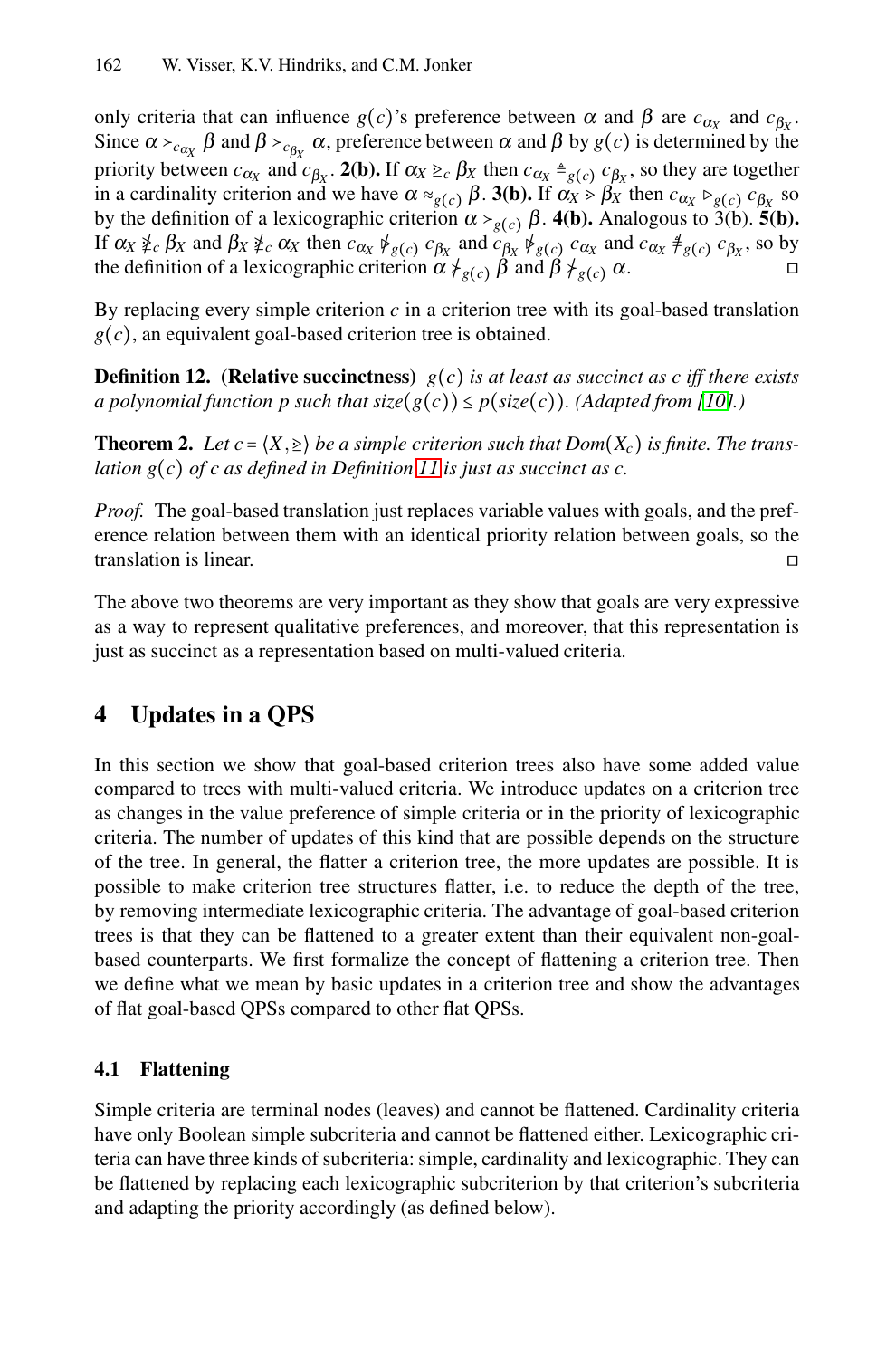<span id="page-10-0"></span>**Definition 13.** (Removing a lexicographic subcriterion) *Let*  $c = \langle C_c, \triangleright_c \rangle$  *be a lexicographic criterion and*  $d = (C_d, \triangleright_d) \in C_c$  *a lexicographic criterion that is a subcriterion of c. We now define a lexicographic criterion*  $f(c,d) = \langle C_{f(c,d)}, s_{f(c,d)} \rangle$  *that is equivalent to c but does not have d as a subcriterion. To this end, we define*  $C_{f(c,d)} = C_c \setminus \{d\} \cup C_d$ and  $\forall i, j \in C_{f(c,d)} : i \rhd_{f(c,d)} j$  iff  $i, j \in C_c$  and  $i \rhd_c j$ , or  $i, j \in C_d$  and  $i \rhd_d j$ , or  $i \in C_c$ ,  $j \in C_d$ *and*  $i \triangleright_c d$ , *or*  $i \in C_d$ ,  $j \in C_c$  *anf*  $d \triangleright_c j$ .

**Theorem 3.**  $f(c,d)$  *is equivalent to c, i.e.*  $\alpha \geq_c \beta$  *iff*  $\alpha \geq_{f(c,d)} \beta$ *.* 

*Proof.*  $\Rightarrow$  Suppose  $\alpha \geq_c \beta$ . Then  $\forall s \in C_c(\alpha \geq_s \beta \vee \exists s' \in C_c(\alpha >_{s'} \beta \wedge s' \rhd_c s))$ . We need to show that also  $\forall s \in C_{f(c,d)}(\alpha \geq s \beta \vee \exists s' \in C_{f(c,d)}(\alpha > s' \beta \wedge s' >_{f(c,d)} s))$ . We do this by showing that  $\alpha \geq_s \beta \vee \exists s' \in C_{f(c,d)}(\alpha >_{s'} \beta \wedge s' \supset_{f(c,d)} s)$  holds for every possible origin of  $s \in C_{f(c,d)}$ . We have  $\forall s \in C_{f(c,d)}$ , either  $s \in C_c \setminus \{d\}$  or  $s \in C_d$ .

- $\rightarrow$  If *s* ∈ *C<sub>c</sub>*</sub>\{*d*}, we know that  $\alpha \geq_s \beta$  ∨ ∃*s*' ∈ *C<sub>c</sub>*( $\alpha >_{s'} \beta$  ∧ *s*' ⊳*c s*). If  $\alpha \geq_s \beta$ , trivially also  $\alpha \geq s$   $\beta \vee \exists s' \in C_{f(c,d)}(\alpha > s' \beta \wedge s' \rhd_{f(c,d)} s)$  and we are done. If  $\exists s' \in C_c(\alpha > s'$  $\beta \wedge s' \vDash_{c} s$ ), then either  $s' \in C_c \setminus \{d\}$  or  $s' = d$ . If  $s' \in C_c \setminus \{d\}$ , then  $s' \in C_{f(c,d)}$  and  $s' \triangleright_{f(c,d)} s$ , so also  $\alpha \geq_s \beta \vee \exists s' \in C_{f(c,d)}(\alpha >_{s'} \beta \wedge s' \triangleright_{f(c,d)} s)$  and we are done. If  $s' = d$ , then (since  $\alpha > s'$   $\beta$ )  $\exists i \in C_{s'}$  (and hence  $\in C_{f(c,d)}$ ):  $\alpha > i \beta$ . Since  $s' \triangleright_c s$ , we have  $i \triangleright_{f(c,d)} s$  and so also  $\alpha \geq_s \beta \vee \exists i \in C_{f(c,d)}(\alpha >_i \beta \wedge i \triangleright_{f(c,d)} s)$  and we are done.
- **–** Now consider the case that  $s \in C_d$ . Since  $d \in C_c$ , we know that either  $\alpha \geq d \beta$  or  $\exists s' \in C_c(\alpha > s' \beta \land s' \rhd_c d)$ . If  $\alpha \geq_d \beta$ , we know  $\alpha \geq_s \beta \lor \exists s' \in C_d(\alpha > s' \beta \land s' \rhd_d s)$ and hence  $\alpha \geq_s \beta \vee \exists s' \in C_{f(c,d)}(\alpha >_{s'} \beta \wedge s' \rhd_{f(c,d)} s)$  and we are done. If  $\exists s' \in C$  $C_c(\alpha > s' \beta \land s' \nu_c d)$  then  $\exists s' \in C_{f(c,d)}(\alpha > s' \beta \land s' \nu_c d, s')$  so trivially also  $\alpha \geq s$  $\beta \vee \exists s' \in C_{f(c,d)}(\alpha >_{s'} \beta \wedge s' \rhd_{f(c,d)} s)$  and we are done.

⇐. Suppose <sup>α</sup> ⪰/*<sup>c</sup>* β. Then ∃*s* ∈ *Cc*(<sup>α</sup> ⪰/*<sup>s</sup>* β ∧ ∀*s* ′ ∈ *Cc*(*s* ′ ⊳*<sup>c</sup> s* → <sup>α</sup> ≻/*s*′ β)). We need to show that also  $\exists t \in C_{f(c,d)}(\alpha \neq t \ \beta \land \forall t' \in C_{f(c,d)}(t' \rhd_{f(c,d)} t \to \alpha \neq t' \ \beta)).$  Either  $s \neq d$  or  $s = d$ .

- If  $s \neq d$ , then  $s \in C_{f(c,d)}$  and we know that  $\alpha \neq_s \beta$  and  $\forall s' \in C_{f(c,d)} \backslash C_d(s' \triangleright_{f(c,d)})$  $s \to \alpha \nsucc_{s'} \beta$ ). If  $d \nless_{s'} f$  *c s*, then  $\forall s' \in C_{c*}(s' \rhd_{f(c,d)} s \to s' \in C_{f(c,d)}(C_d)$ . So we have  $\exists s \in C_{f(c,d)}( \alpha \nleq s \beta \land \forall s' \in C_{f(c,d)}(s' \rhd_{f(c,d)} s \rightarrow \alpha \nleq s' \beta)).$  Take  $t = s$  and we are done. If  $d \rhd_{c} s$ , then  $\alpha \nless_{d} \beta$ , i.e.  $\alpha \nless_{d} \beta$  or  $\beta \succeq_{d} \alpha$ . If  $\alpha \nless_{d} \beta$ , then  $\exists u \in C_{d}(\alpha \nless_{u} u)$  $\beta \wedge \forall u' \in C_d(u' \rhd_d u \to \alpha \nlessu q' \beta)$ ). Since  $\forall s' \in C_c(s' \rhd_c s \to \alpha \nlessu q' \rhd_c \beta)$  and  $d \rhd_c s$ , we also have  $\exists u \in C_{f(c,d)}(\alpha \neq_{u} \beta \wedge \forall u' \in C_{f(c,d)}(u' \rhd_{f(c,d)} u \rightarrow \alpha \neq_{u'} \beta))$ . Take  $t = u$ and we are done. If  $\beta \geq_d \alpha$ , then  $\forall v \in C_d (\beta \geq_v \alpha \vee \exists v' \in C_d (\beta >_{v'} \alpha \wedge v' \geq_d v))$ . This means that either  $\forall u \in C_d(\beta \geq_u \alpha)$  or  $\exists u \in C_d(\beta \geq_u \alpha \land \neg \exists u' \in C_d(u' \triangleright_d u))$ . If  $\forall u \in C_d(\beta \geq u \alpha)$ , then  $\forall u \in C_d(\alpha \neq u \beta)$ . Take  $t = s$  an[d w](#page-10-0)e are done. If  $\exists u \in C_d(\beta > u \alpha)$  $\alpha \wedge \neg \exists u' \in C_d(u' \triangleright_d u)$ , then  $\exists u \in C_d (\alpha \nleq u \beta \wedge \forall u' \in C_d(u' \triangleright_d u \rightarrow \alpha \nleq u' \beta)$ ). Take  $t = u$  and we are done.
- **–** If  $s = d$ , then  $\alpha \neq d \beta$ , so  $\exists u \in C_d(\alpha \neq u \beta \land \forall u' \in C_d(u' \triangleright_d u \rightarrow \alpha \neq u' \beta)$ ). Since  $\forall s' \in C_c(s' \rhd_c d \rightarrow \alpha \rhd_{s'} \beta)$ , we have  $\forall s' \in C_c(s' \rhd_c u \rightarrow \alpha \rhd_{s'} \beta)$ . Take  $t = u$  and we are done. □

## **Theorem 4.**  $f(c,d)$  *is just as succinct as c.*

*Proof.* When a lexicographic subcriterion is removed according to Definition 13, the total number of criteria decreases with 1: the subcriteria of *d* become direct subcriteria of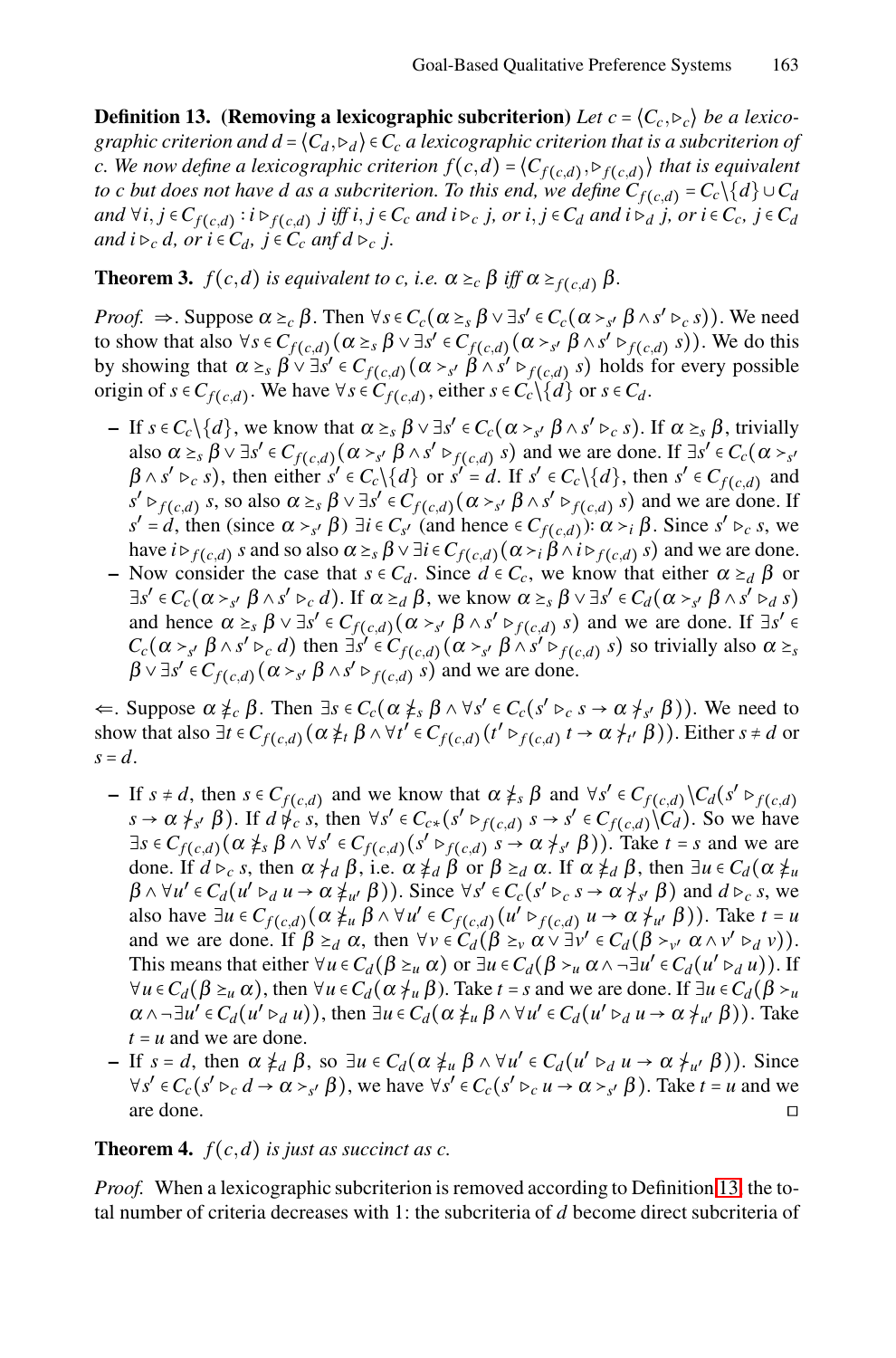*c* and *d* itself is removed. The priority between the original subcriteria of *c* (i.e.  $C_c \{d\}$ ) and the priority between the original subcriteria of  $d$  (i.e.  $C_d$ ) remains unaltered. Just the priority between the subcriteria in  $C_c \setminus \{d\}$  and *d* is replaced by priority between the subcriteria in  $C_c \setminus \{d\}$  and the subcriteria in  $C_d$ . Since  $|C_d|$  is finite, the increase in size is linear. ⊓⊔

**Definit[ion](#page-8-0) 14. (Flat criterion)** *All simple and cardi[na](#page-8-0)lity criteria are flat. A lexicographic criterion is flat if all its subcriteria are either simple or cardinality criteria.*

**Definition 15. (Flattening)** *The flat version of a non-flat lexicographic criterion c, denoted f*  $*(c)$ *, is obtained as follows. For an arbitrary lexicographic subcriterion d*  $\in$  $C_c$ , get  $f(c,d)$ . If  $f(c,d)$  is flat,  $f^*(c) = f(c,d)$ . Otherwise,  $f^*(c) = f^*(f(c,d))$ .

*Example 7. (Flattening)* The original criterion tree in Figure 1 is already flat. Its goalbased translation in Figure 4a can be flattened further, as shown in Figure 4b. Here the lexicographic subcriteria  $g(C)$  and  $g(D)$  have been removed.

## **4.2 Updates**

Criterion trees can be updated by leaving the basic structure of the tree intact but changing the priority between subcriteria of a lexicographic criterion  $(\ge)$  or the value preferences of a multi-valued simple criterion  $(\ge)$ . By performing these basic operations, the induced preference relation also changes. Therefore, such updates can be used to 'fine-tune' a person's preference representation.

**Definition 16. (Update)** *An update of a criterion tree is a change in (i) the preference between values ( ) of a multi-valued simple criterion; and/or (ii) the priority (*⊵*) between (in)direct subcriteria of a lexicographic criterion (in the alternative specification). The changed relations still have to be preorders.*

**Theorem 5.** *For every update on a criter[io](#page-3-0)n tree c, there exists an equivalent update on the goal-based translation g*(*c*) *and vice versa.*

*Proof.* Every change in a value preference  $\geq$  between two values x and y corresponds one-to-one to a change in priority between *cx* and *cy*. Every change in priority between two subcriteria *s* and *s'* corresp[on](#page-8-0)ds one-to-one to a change in priority between  $g(s)$ and  $g(s)$ ). ⊓⊔

*Example 8.* Consider f[or](#page-8-0) example the criterion tree in Figure 1a. On the highest level, there are three possibilities for the priority:  $C \triangleright D$ ,  $D \triangleright C$  or incomparable priority. On the next level, each simple criterion has preferences over three possible values, which can be ordered in 29 different ways (this is the number of different preorders with three elements, oeis.org/A000798). So in total there are  $3 \times 29 \times 29 = 2523$  possible updates of this tree. For the goal-based translation of this tree (in Figure 4a) this number is the same. Figure 5 shows one alternative update of the original criterion tree in Figure 1 as well as its goal-based translation in Figure 4a.

Flattening a criterion tree influences the updates that can be performed; all updates that are possible on the non-flat tree can also be performed on the flattened version, but not vice versa. That is, flattening a criterion tree introduces more possible updates.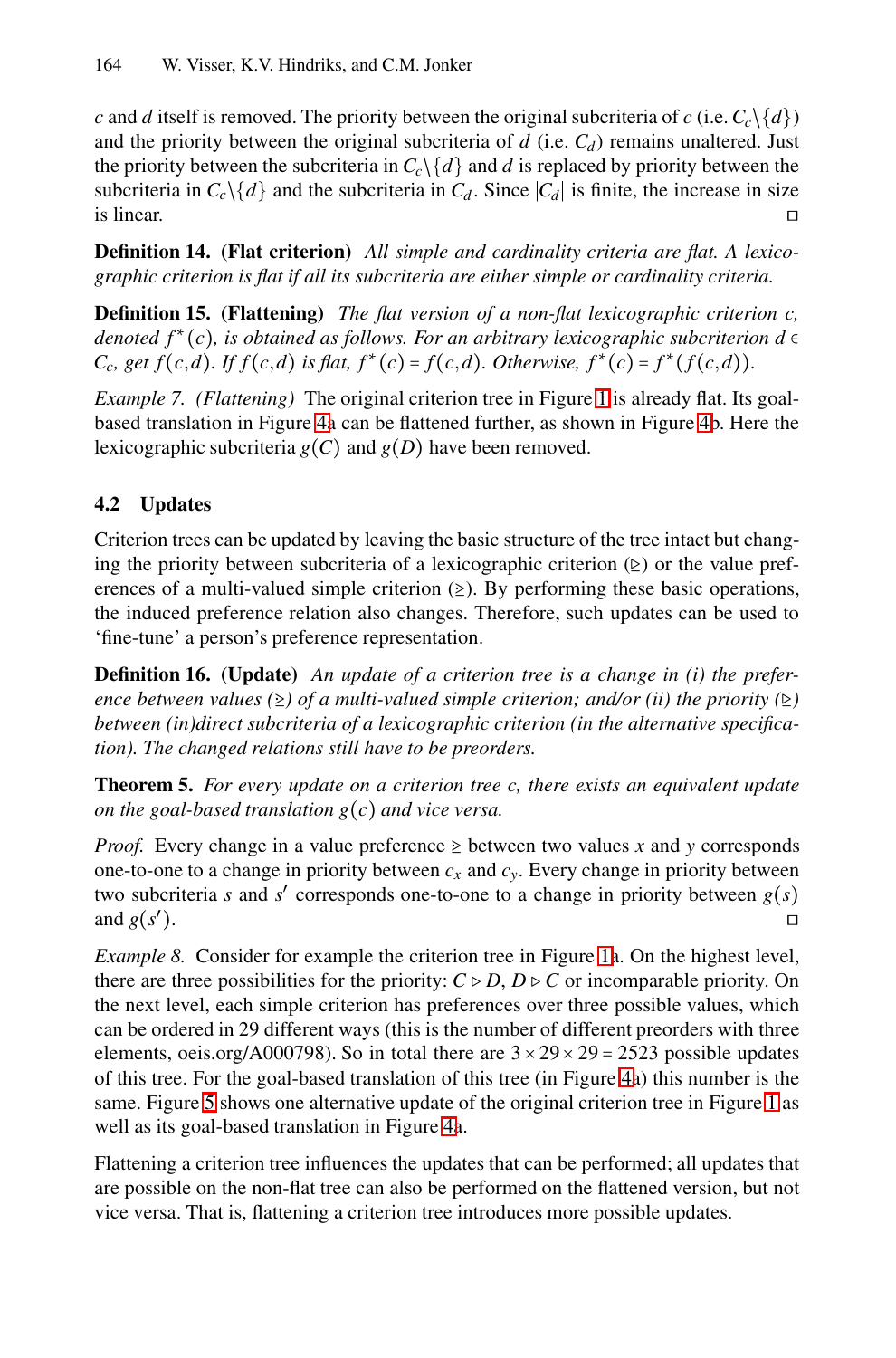<span id="page-12-0"></span>

**[T](#page-12-0)heorem 6.** *For every update on a criterion tree c, there exist[s a](#page-8-0)n equivalent (set of) update(s) on the flatte[ne](#page-12-0)d cri[ter](#page-12-0)ion tree*  $f^*(c)$ *.* 

*Proof. Since simple criteria are not altered in the flattening process, every change in a value preference between two values x and y can also be applied in the flattened version. Every change in priority between two subcriteria s and s*′ *corresponds to a change in priority between all of the (in)direct subcriteria of s that are flat and all of the (in)direct subcriteria [of](#page-8-0) s*′ *that are flat.*

*Example 9.* Figure 5c shows an update on the flat goal-based criterion tree in Figure 4b that is equivalent to the updates in Figure 5a and 5b.

**Theorem 7.** *If a criterion tree c is not flat, there exist u[pda](#page-13-0)tes on*  $f^*(c)$  *that do not have equivalent updates on c.*

We show this by means of an example.

*Example 10.* The goal-based tree in Figure 4a can be flattened to the equivalent flat tree in Figure 4b. This flattened tree can be updated in 209527 different ways (the number of different preorders with 6 elements, oeis.org/A000798), thereby allowing more preference relations to be represented by the same tree structure. Figure 6 shows an alternative flat goal-based tree that can be obtained from the previous one by updating it. It is not possible to obtain an equivalent criterion tree by finetuning the original criterion tree or its goal-based translation. This is because goals relating to different variables are 'mixed': the most important goal is that the cost is 300, the next most important goal is that the destination is Rome or Barcelona, and only after that is the cost considered again. This is not possible in a criterion tree that is based on simple criteria that are defined directly on the variables *C* and *D*.

We have seen that the same updates are possible on a multi-valued criterion tree and its goal-based translation. If, however, both trees are flattened, more updates are possible on the flattened goal-based tree.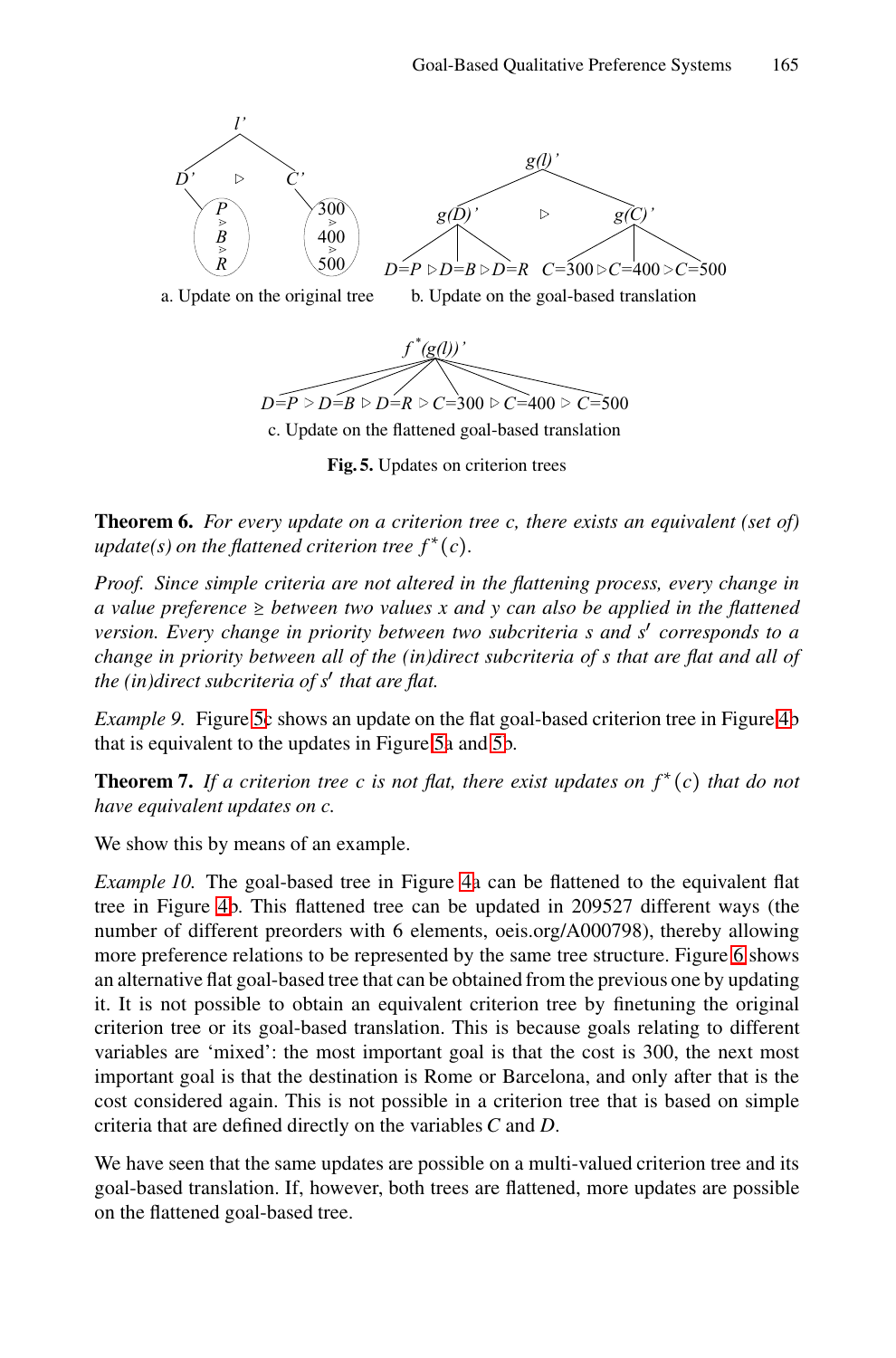<span id="page-13-0"></span>

**Fig. 6.** Alternative flat goal-based tree obtained by updating the tree in Figure 4b



**Fig. 7.** Effects of goal-based translation and flattening on possible updates

**Theorem 8.** Let c be a non-goal-based criterion. Then there exist updates on  $f^*(g(c))$ *that do not have equivalent updates on*  $f^*(c)$ *.* 

In general, the flatter a criterion tree, [the](#page-14-0) more different updates are possible. Since a goal-based tree can be made flatter than an equivalent criterion tree that is based on multi-valued simple criteria, [th](#page-14-0)e goal-based case allows more updates. This is visualized in Figure 7.

*Example 11.* This example shows how goals can be used for compensation between variables. The subcriteria of a cardinality criterion must be Boolean, to avoid intransitive preferences. So, for example, the criterion in Figure 8a is not allowed. It would result in 400*B*≈ 500*R* and 500*R*≈ 300*B*, but 300*B* ≻ 400*B*. However, the underlying idea that the variables  $C$  and  $D$  are equally important is intuitive. Using goals we can capture it i[n](#page-8-0) a different way, as displayed in Figure 8b. This criterion tree results in a total preorder of preference between outcomes, where for instance 300*B* ≻ 500*R* ≻ 400*B*.

The results above show that every update that can be applied on a criterion tree can also be applied on its flattened goal-based translation, and that this last criterion tree even allows more updates. However, if we look at the size of the updates, we can see that for equivalent updates, more value preference or priority relations have to be changed when the structure is flatter. For example, a simple inversion of the priority between  $g(C)$  and  $g(D)$  in Figure 4a corresponds to the inversion of priority between all of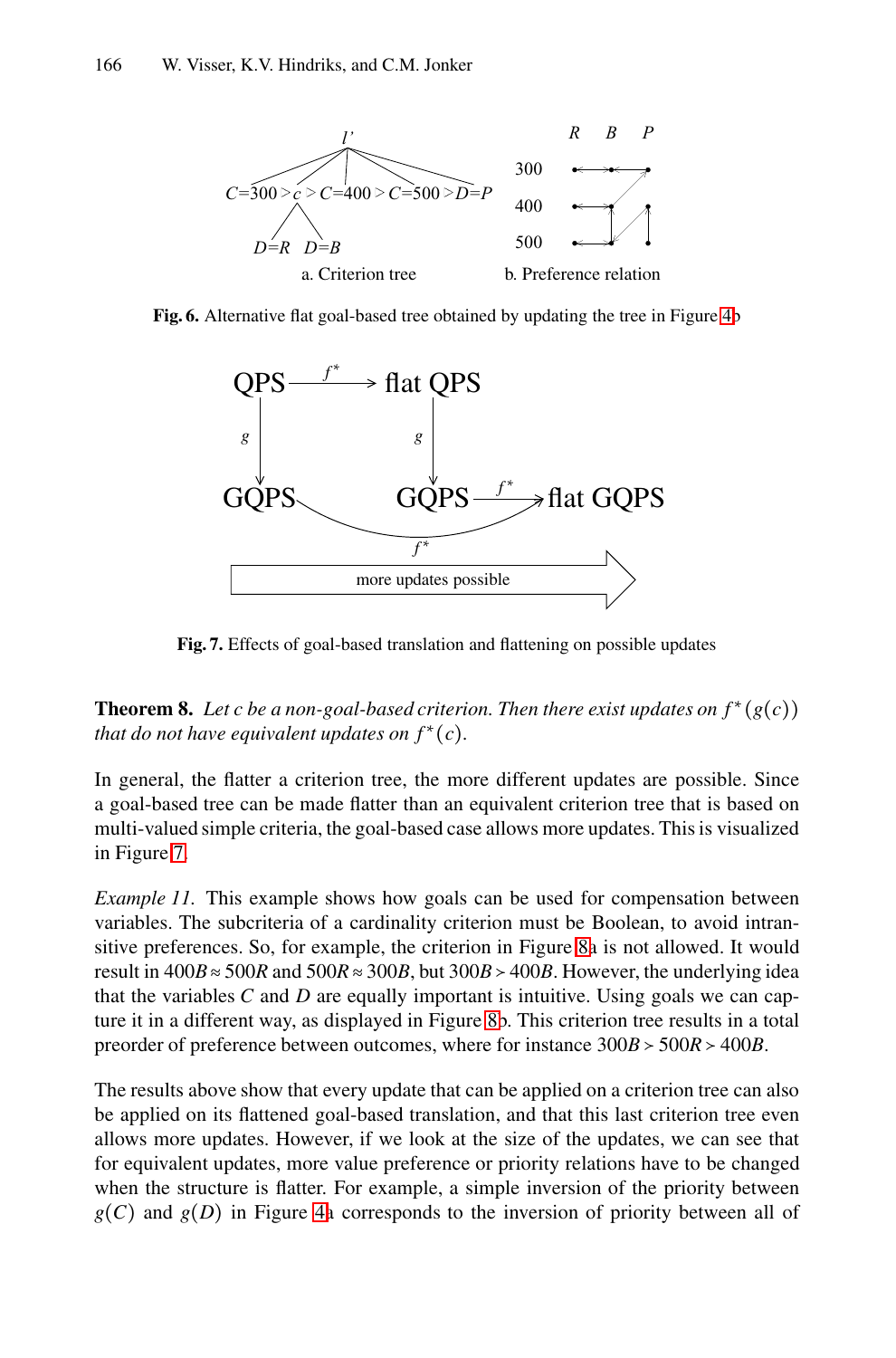<span id="page-14-0"></span>

<span id="page-14-1"></span>**Fig. 8.** Preferences where *C* and *D* are equally important



**Fig. 9.** Successive criterion trees for Susan and Bob

 $C = 300$ ,  $C = 400$  and  $C = 500$  and all of  $D = R$ ,  $D = B$  and  $D = P$  in Figure 4b. This suggests the following approach to finetuning a given preference representation during the preference elicitation process. First, one can fine-tune the current criterion tree as well as possible using (coarse) updates. If the result does not match the intended preferences well enough, one can start flattening, which will create more, fine-grained possibilities to update the tree. If this still does not allow to express the correct preferences, one can make a goal-based translation and flatten it. This allows for eve[n m](#page-14-1)ore possible updates on an even lower level.

*Example 12.* Susan and Bob are planning a city trip together. Susan would like to go to a city that she has not been to before, and hence prefers Rome or Barcelona to Paris. She also do[es](#page-14-1) not want to spend too much money. Bob is a busy businessman who only has a single week of holiday and would like some luxury, expressed in the number of stars of the hotel. There is no priority bet[we](#page-14-1)en Susan's and Bob's preferences. The initial criterion tree for Susan and Bob's joint preferences is displayed in Figure 9a. Susan and Bob decide that Bob's criterion on the length of the trip should be the most important, because he really does not have time to go for two weeks. They also decide that luxury is less important than the other criteria. In order to update the tree, it is first flattened by removing the subcriteria of Susan and Bob. The new tree, after flattening and updating, is shown in Figure 9b. However, Bob feels that luxury can compensate for cost. To represent this, the criteria for cost and number of stars are translated to goals and combined into three cardinality criteria, as shown in Figure 9c. At this point, the travel agent's website is able to make a good selection of offers to show and recommend to Susan and Bob.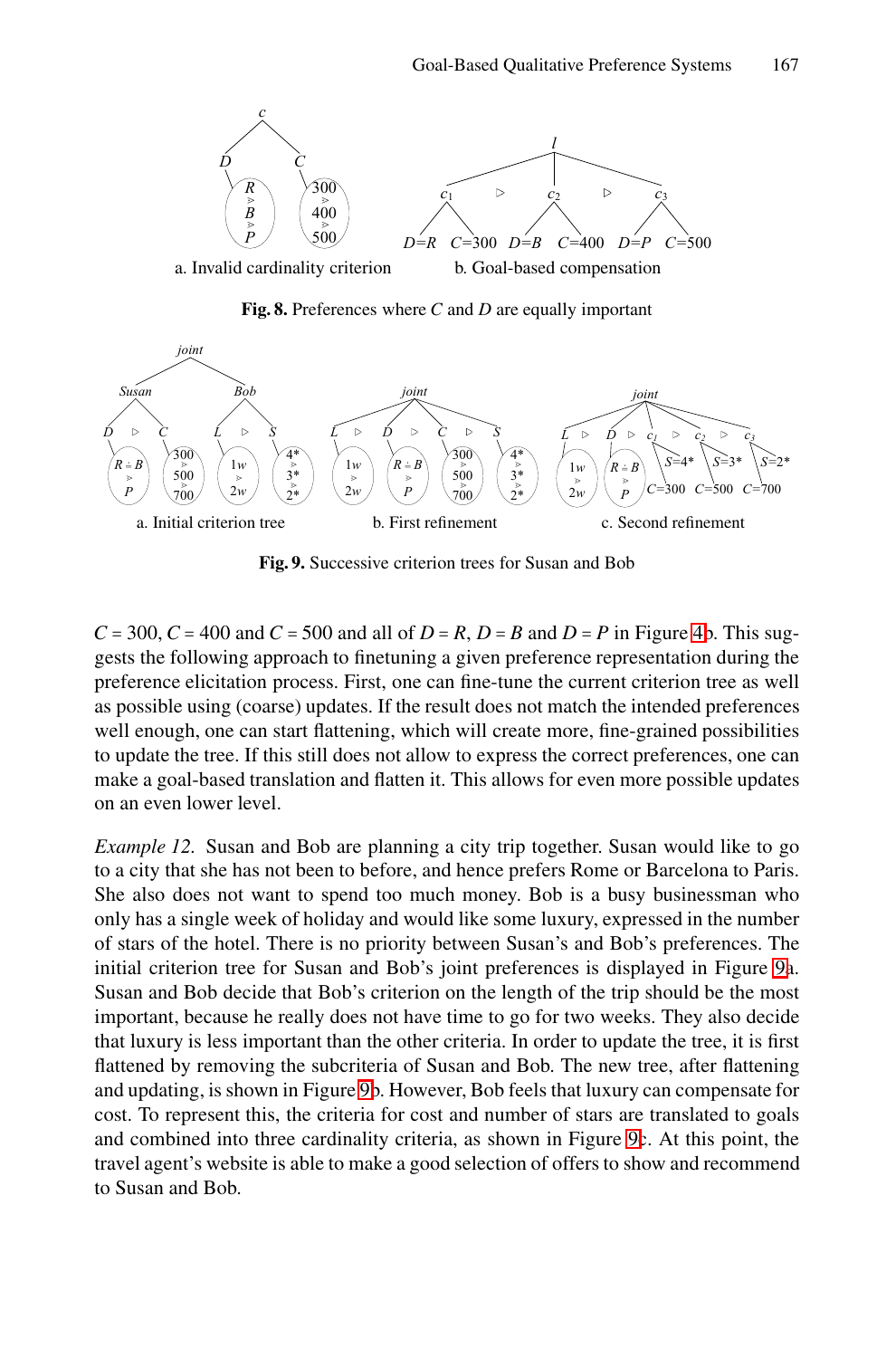# **5 Conclusion**

We have shown that the QPS framework can be used to model preferences between outcomes based on goals. It has several advantages over other approaches. First, the QPS framework is general and flexible and can model several interpretations of using goals to derive preferences between outcomes. This is done by simply adapting the structure of the criterion tree. It is possible to specify an incomplete preference relation such as the ceteris paribus relation by using an incomplete priority ordering. But if a complete preference relation is needed, it is also easy to obtain one by completing the priority relation between subcriteria of a lexicographic criterion, or using cardinality criteria. Second, goals do not have to be independent. Multiple goals can be specified using the same variable. For example, there is no problem in specifying both *p* and *p*∧*q* as a goal. Third, goals do not have to be consistent. It is not contradictory to have both *p* preferred to  $\neg p$  (from one perspective) and  $\neg p$  preferred to *p* (from another). This possibility is also convenient when combining preferences of multiple agents, who may have different preferences. Preferences of multiple agents can be combined by just collecting them as subcriteria of a new lexicographic criterion. Fourth, background knowledge can be used to express constraints and define abstract concepts. This in turn can be used to specify goals on a more fundamental level.

When the variables that define the outcomes are not Boolean, preferences are usually based on orderings of the possible values of each variable. We have shown that such multi-valued criteria can be translated to equivalent goal-based criteria. Such a translation requires at most polynomially more space, and hence is just as succinct as the original QPS. This result shows that goals are very expressive as a representation of qualitative preferences among outcomes.

Goal-based criterion trees also have some added value compared to trees with multivalued criteria. We introduced basic updates on a QPS and showed that goal-based QPSs allow for more fine-grained updates than their multi-valued counterparts. This is due to the different structure of goal-based criteria. In general, the flatter a criterion tree, the more updates are possible. It is possible to make criterion tree structures flatter, i.e. to reduce the depth of the tree, by removing intermediate lexicographic criteria. The advantage of goal-based criterion trees is that they can be flattened to a greater extent than their equivalent non-goal-based counterparts, and hence provide more possible updates.

We proposed a procedure to fine-tune a criterion tree during the preference elicitation process. Essentially, this is a top-down approach where a criterion tree is first updated as well as possible in its current state, and is only flattened and/or translated to a goalbased tree if more updates are necessary. This procedure gives rise to a more fundamental question. If it is really necessary to take all these steps, then maybe the original criteria were not chosen well in the first place. It may have been better to choose more fundamental interests as criteria. This is still an open question that we would like to address in the future.

**Acknowledgements.** This research is supported by the Dutch Technology Foundation STW, applied science division of NWO and the Technology Program of the Ministry of Economic Affairs. It is part of the Pocket Negotiator project with grant number VICIproject 08075.